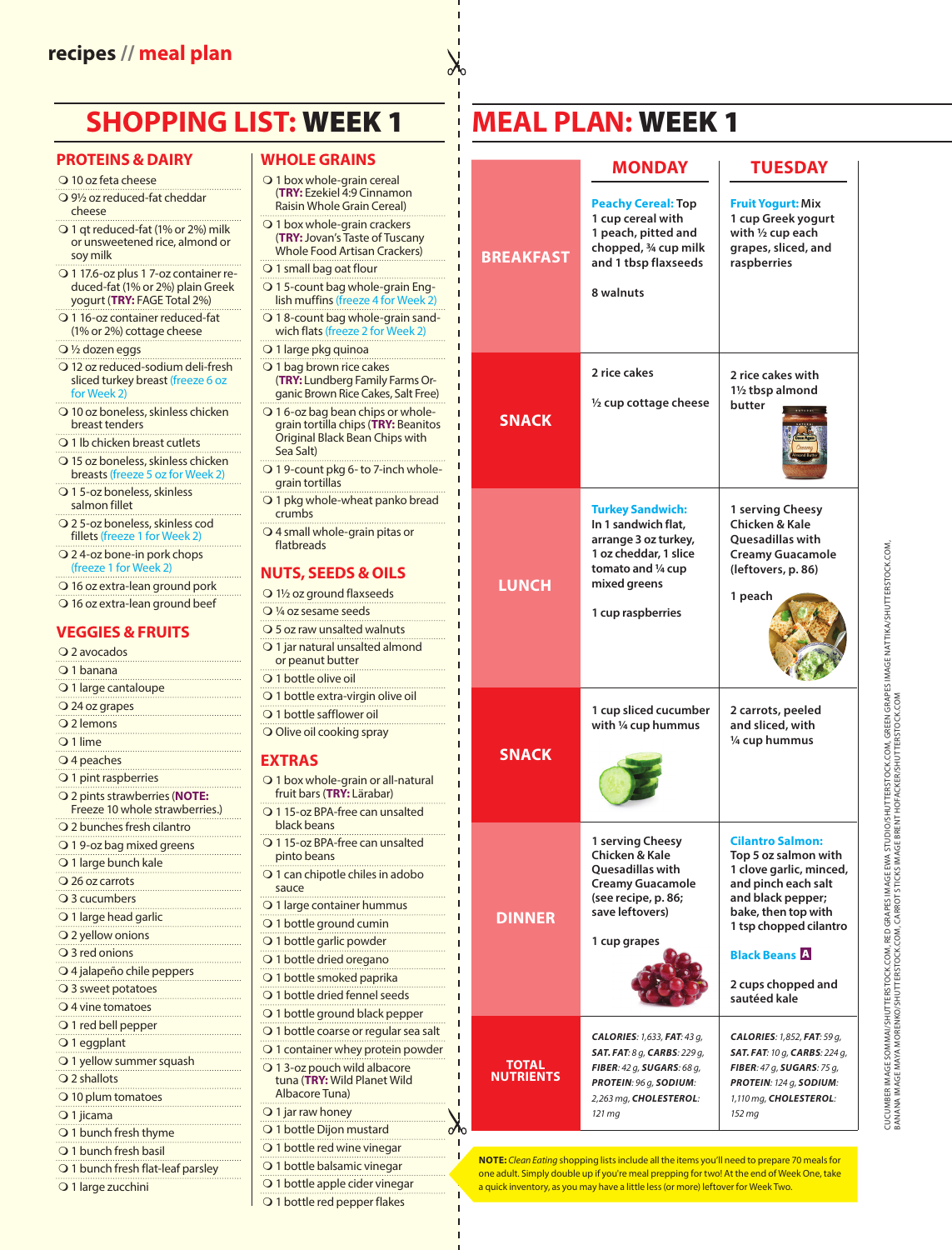#### **EVOO = extra-virgin olive oil**

| $EVOO =$ extra-virgin olive oil                                                                                                                                       |                                                                                                                                                                                                                                                                              |                                                                                                                                                                                                                                                                                         |                                                                                                                                                                                                                                                                                                                           |                                                                                                                                                                                                                         |
|-----------------------------------------------------------------------------------------------------------------------------------------------------------------------|------------------------------------------------------------------------------------------------------------------------------------------------------------------------------------------------------------------------------------------------------------------------------|-----------------------------------------------------------------------------------------------------------------------------------------------------------------------------------------------------------------------------------------------------------------------------------------|---------------------------------------------------------------------------------------------------------------------------------------------------------------------------------------------------------------------------------------------------------------------------------------------------------------------------|-------------------------------------------------------------------------------------------------------------------------------------------------------------------------------------------------------------------------|
| <b>WEDNESDAY</b>                                                                                                                                                      | <b>THURSDAY</b>                                                                                                                                                                                                                                                              | <b>FRIDAY</b>                                                                                                                                                                                                                                                                           | <b>SATURDAY</b>                                                                                                                                                                                                                                                                                                           | <b>SUNDAY</b>                                                                                                                                                                                                           |
| <b>Creamy Cantaloupe:</b><br>Mix 1 cup each cottage<br>cheese and peeled<br>and cubed cantaloupe                                                                      | 1 egg, hardboiled<br>2 cups peeled and<br>cubed cantaloupe                                                                                                                                                                                                                   | <b>Strawberry Peach</b><br><b>Smoothie: Blend</b><br>5 frozen strawberries,<br>1 peach, pitted and<br>cubed, 1 cup milk,<br>1/4 cup protein powder<br>and 1 tbsp flaxseeds<br>with ice                                                                                                  | 1 English muffin,<br>toasted; top with<br>2 tbsp mashed<br>avocado<br>1 egg, scrambled<br>1 cup strawberries                                                                                                                                                                                                              | <b>Banana Crunch</b><br>Cereal: Mix 1 banana,<br>sliced, 1 cup cereal<br>and 1 tbsp flaxseeds<br>with $\frac{3}{4}$ cup milk                                                                                            |
| 1 bar<br>LARABAR                                                                                                                                                      | <b>Peach &amp; Honey</b><br>Crunch: Mix 1 peach,<br>pitted and chopped,<br>3/4 cup Greek yogurt,<br>1/4 cup cereal and<br>1 tsp honey                                                                                                                                        | Mix 1 cup peeled and<br>cubed cantaloupe<br>with $\frac{1}{2}$ cup cottage<br>cheese                                                                                                                                                                                                    | <b>Honey Swirl Yogurt:</b><br>Mix 1/2 cup Greek<br>yogurt with 1 tsp<br>honey<br>2 rice cakes                                                                                                                                                                                                                             | 1 cup sliced zucchini<br>with 1/4 cup hummus                                                                                                                                                                            |
| <b>Tuna Wrap B</b><br>1 cup grapes                                                                                                                                    | <b>Turkey Sandwich: In</b><br>1 sandwich flat, add<br>1 serving Creamy<br>Guacamole (leftovers,<br>p. 86), 3 oz turkey, 1/2 oz<br>cheddar, 1 slice tomato<br>and 1/4 cup mixed greens<br>1 carrot, peeled and<br>sliced, 2 rice cakes with<br>2 tbsp hummus; 1 cup<br>grapes | <b>Lemon Chicken Salad:</b><br>Combine 3 cups mixed<br>greens, 1 oz feta,<br>1/4 cup each chopped<br>tomatoes and<br>cucumber, 1 tbsp<br>chopped red onion,<br>3 tbsp red wine vinegar<br>and 1 tsp EVOO; top<br>with Lemon Chicken<br>(leftovers) and 1 tbsp<br>flaxseeds; 12 crackers | 1 serving Honey<br><b>Mustard Beef Burgers</b><br>with Sweet Potato Tots<br>(leftovers, p. 86)<br>1 cup grapes                                                                                                                                                                                                            | 1 serving Chimichurri<br><b>Chicken Pitas with</b><br>Oven-Roasted<br>Tomatoes (see recipe,<br>p. 79)                                                                                                                   |
| 1 oz bean chips with<br>1 serving Creamy<br>Guacamole (leftovers,<br>p. 86)                                                                                           | 1 oz bean chips with<br>1 serving Creamy<br>Guacamole<br>(leftovers, p. 86)                                                                                                                                                                                                  | 1 cup strawberries<br>1 bar<br><b><i><u>ARABAR</u></i></b>                                                                                                                                                                                                                              | 2 carrots, peeled and<br>sliced, with 1/4 cup<br>hummus                                                                                                                                                                                                                                                                   | <b>Strawberry Avocado</b><br><b>Smoothie: Blend</b><br>5 frozen strawberries,<br>1/4 avocado, peeled<br>and pitted, 1 cup milk<br>and 1/4 cup protein<br>powder with ice                                                |
| 1 serving Fennel Pork<br>Burgers with Ratatouille<br>Relish (see recipe, p. 79)<br>and 1 serving Spicy<br>Jicama Slaw (see recipe,<br>p. 59)                          | <b>Lemon Chicken: Top</b><br>each of 25-oz chicken<br>breasts with 1 tsp lemon<br>juice and pinch salt and<br>black pepper; bake, then<br>topeach with 1 tbspchop-<br>ped cilantro (eat 5 oz;<br>save leftovers)<br><b>Cucumber Salad G</b><br>3/4 cup cooked quinoa         | 1 serving Honey<br><b>Mustard Beef Burgers</b><br>with Sweet Potato Tots<br>(see recipe, p. 86; save<br>leftovers)<br><b>Cucumber Salad G</b>                                                                                                                                           | Italian Cod: Top 5 oz<br>cod with 1 clove garlic,<br>minced, 1/4 cup chopped<br>tomatoes, 2 tsp lemon<br>juice, 1/2 tsp each olive oil<br>and oregano, pinch salt<br>and black pepper, bake;<br>1 cup cooked quinoa<br>Toss 1 cup sliced zu-<br>cchini with 1/2 tsp olive<br>oil and pinch salt and<br>black pepper; bake | <b>Savory Pork Chop:</b><br>Season 4 oz pork chop<br>with $\frac{1}{8}$ tsp garlic<br>powder and pinch black<br>pepper; grill<br>1 sweet potato, baked;<br>top with 2 tbsp mashed<br>avocado<br><b>Cucumber Salad G</b> |
| <b>CALORIES: 1,252, FAT:</b><br>33 g, SAT. FAT: 8 g,<br>CARBS: 143 g, FIBER: 23 g,<br><b>SUGARS: 70 g, PROTEIN:</b><br>99 g, SODIUM: 2,111 mg,<br>CHOLESTEROL: 166 mg | <b>CALORIES: 1,789, FAT: 54 g,</b><br><b>SAT. FAT:</b> 8 g, <b>CARBS:</b> 237 g,<br>FIBER: 35 g, SUGARS: 99 g,<br>PROTEIN: 112 g, SODIUM:<br>1,870 mg, CHOLESTEROL:<br>356 mg                                                                                                | <b>CALORIES: 1,553, FAT: 48 g,</b><br><b>SAT. FAT:</b> 14 g, <b>CARBS:</b> 163 g,<br>FIBER: 32 q, SUGARS: 68 q,<br>PROTEIN: 127 g, SODIUM:<br>2,103 mg, CHOLESTEROL:<br>196 mg                                                                                                          | CALORIES: 1,643, FAT: 39 g,<br><b>SAT. FAT:</b> 7 g, <b>CARBS:</b> 234 g,<br>FIBER: 37 g, SUGARS: 74 g,<br>PROTEIN: 105 g, SODIUM:<br>1,565 mg, CHOLESTEROL:<br>363 mg                                                                                                                                                    | <b>CALORIES: 1,440, FAT: 37 g,</b><br><b>SAT. FAT:</b> 8 g, <b>CARBS:</b> 185 g,<br>FIBER: 45 g, SUGARS: 40 g,<br><b>PROTEIN: 103 g, SODIUM:</b><br>2,134 mg, CHOLESTEROL:<br>249 mg                                    |

**MEAL PLAN:**  $\overline{\mathbf{C}}$ WEEK 1

**Black Beans: Mix 1 cup black beans and ¼ cup minced red onion**

B

A

**Tuna Wrap: Mix 1 serving Creamy Guacamole (leftovers, p. 86), 3 oz tuna, 2 tbsp peeled chopped carrot, 1 tbsp each chopped red onion and lemon juice and pinch oregano; arrange in 1 tortilla with 5 slices cucumber, ½ oz cheddar and ¼ cup mixed greens** 

C **Cucumber Salad: Mix 1½ cups** 

**sliced cucumber, 2 tbsp each chopped red onion and feta, 1 tbsp red wine vinegar, 1 tsp EVOO and ½ tsp oregano**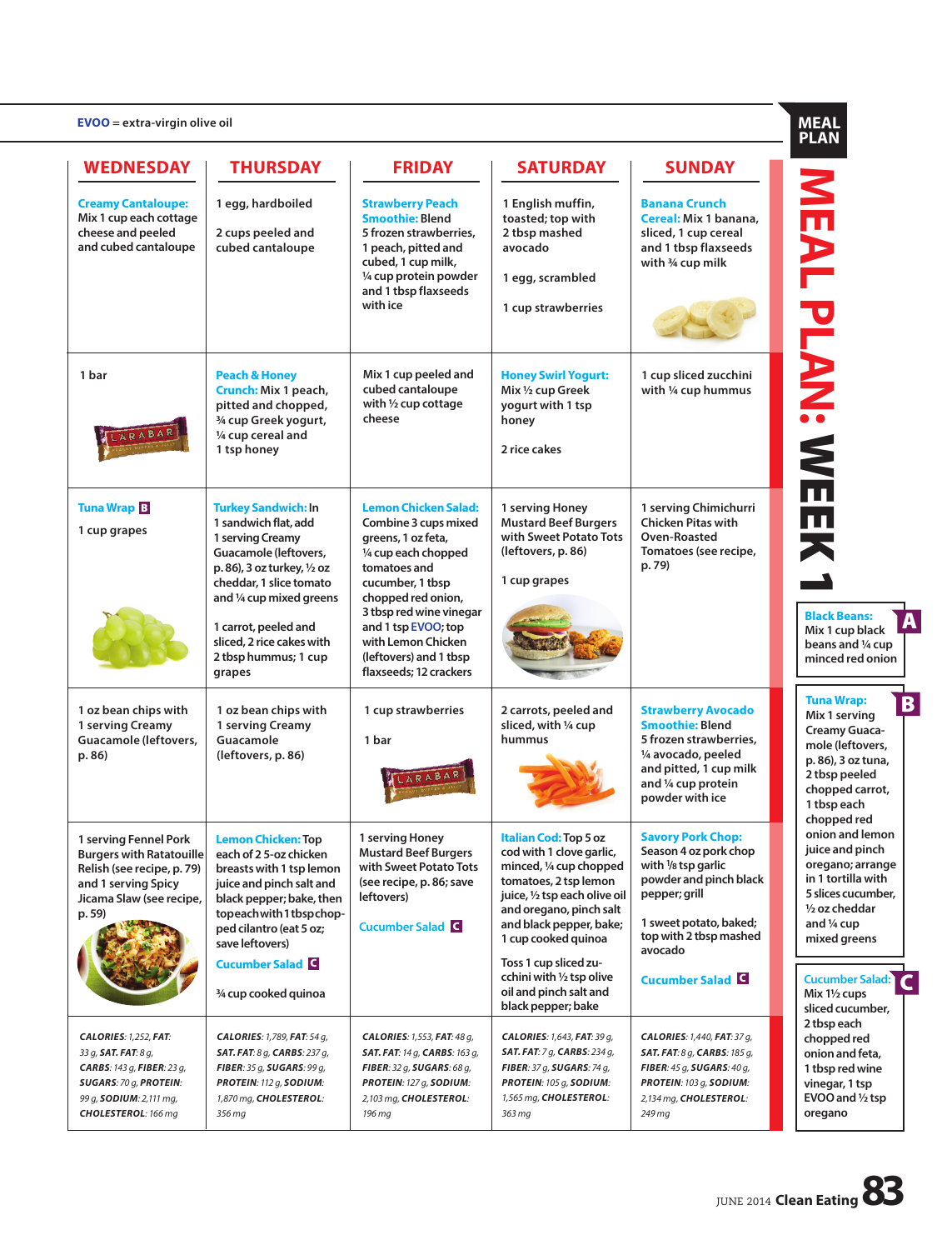### **SHOPPING LIST:** WEEK 2

#### **PROTEINS & DAIRY**

- O 16-oz log reduced-fat goat cheese
- O 1 qt reduced-fat (1% or 2%) milk or unsweetened rice, almond or soy milk
- O 1 17.6-oz plus 1 7-oz container reduced-fat (1% or 2%) plain Greek yogurt (**TRY:** FAGE Total 2%)
- O 16-count pkg all-natural mild or spicy Italian chicken or turkey sausages (3- to 4-oz each)
- O 1 all-natural veggie burger patty (**TRY:** Amy's California Veggie Burger)

#### **VEGGIES & FRUITS**

#### O 1 avocado

- 2 bananas O 1 pint blackberries 2 lemons O 4 nectarines O 1 pint fresh strawberries (**NOTE:** Freeze 5 whole strawberries.) O 1 small watermelon O 1 large bunch fresh basil O 1 bunch fresh mint 2 12-oz bags mixed greens O 1 large bunch kale O 16-oz bag spinach
- O 4 oz green beans
- 4 small golden beets
- 8 oz sunchokes (aka Jerusalem artichokes)

#### Q 1 cucumber 9 oz cremini mushrooms 3 portobello mushrooms 2 small yellow onions O 1 red onion O 2 red bell peppers O 1 green bell pepper O 1 sweet potato O 1 vine tomato O 3 sprigs fresh sage O 1 lb baby red skin potatoes 2 Gala apples O 8 dried figs O 1 small head garlic **WHOLE GRAINS**  4 whole-grain sausage rolls or whole-grain hamburger buns O 18-oz pkg whole-grain fettuccine

**EXTRAS**

- O 1 small container hummus
- O 1 bottle pure maple syrup
- O 1 15-oz BPA-free can unsalted pinto beans
- O 1 28-oz jar or box unsalted diced tomatoes
- O 1 jar all-natural reduced-sodium salsa
- O 1 tube unsalted tomato paste O 13-oz pouch wild albacore tuna (**TRY:** Wild Planet Wild
- Albacore Tuna)

 $\alpha$  $\gamma$ 

### **WHAT ELSE DO YOU NEED?**

**NOTE:** *Clean Eating* shopping lists include all the items you'll need to prepare 70 meals for one adult. Simply double up if you're meal prepping for two! At the end of Week Two, freeze any unused items for future use.

| <b>MEAL PLAN: WEEK 2</b> |
|--------------------------|
|--------------------------|

|                                       | <b>MONDAY</b>                                                                                                                                                                                                                              | <b>TUESDAY</b>                                                                                                                                                                                                                                                                                      |
|---------------------------------------|--------------------------------------------------------------------------------------------------------------------------------------------------------------------------------------------------------------------------------------------|-----------------------------------------------------------------------------------------------------------------------------------------------------------------------------------------------------------------------------------------------------------------------------------------------------|
| <b>BREAKFAST</b>                      | <b>Berry Almond</b><br><b>Breakfast Muffin:</b><br>Top 1 English muffin<br>with 2 tbsp almond<br>butter and 6 black-<br>berries, mashed                                                                                                    | <b>Nectarine</b><br><b>Crunch Cereal: Mix</b><br>1 nectarine, pitted<br>and sliced, 1 cup cereal<br>and 1 tbsp flaxseeds<br>with 3⁄4 cup milk                                                                                                                                                       |
| SNACK<br>ı<br>ı                       | 1 bar<br>LARABAR                                                                                                                                                                                                                           | 12 crackers with<br>1 oz cheddar                                                                                                                                                                                                                                                                    |
| <b>LUNCH</b><br>п                     | In 1 sandwich flat, add<br>1 tsp mustard, 3 oz<br>turkey, 1 oz cheddar,<br>6 slices cucumber.<br>1 slice tomato and<br>1/4 cup mixed greens<br>1 carrot, peeled and<br>sliced, with 2 tbsp<br>hummus; 1 cup peeled<br>and cubed watermelon | 1 serving Golden<br>Beet & Ouinoa Salad<br>with Baked Goat<br>Cheese (leftovers,<br>p. 87)<br>3/4 cup blackberries                                                                                                                                                                                  |
| ı<br>п<br>SNACK                       | <b>Nectarine Yogurt:</b><br>Mix 1 cup Greek yogurt<br>with 1 nectarine, pitted<br>and cubed                                                                                                                                                | 1 rice cake<br>1 cup peeled and<br>cubed watermelon                                                                                                                                                                                                                                                 |
| <b>DINNER</b>                         | 1 serving Golden Beet<br>& Ouinoa Salad with<br><b>Baked Goat Cheese</b><br>(see recipe, p. 87; save<br>leftovers)                                                                                                                         | <b>Mexican-Style Cod A</b><br><b>Cucumber Salad:</b><br>Mix 11/2 cups sliced<br>cucumber, 2 tbsp each<br>chopped red onion<br>and feta, 1 tbsp red<br>wine vinegar, 1 tsp<br>EVOO and 1/2 tsp<br>oregano; serve with<br>$\frac{1}{2}$ cup pinto beans<br>and 2 tbsp chopped<br>yellow onion, heated |
| <b>TOTAL</b><br><b>NUTRIENTS</b><br>ı | <b>CALORIES: 1,415, FAT: 46 q,</b><br><b>SAT. FAT:</b> 7 g, <b>CARBS:</b> 183 g,<br>FIBER: 30 g, SUGARS: 62 g,<br>PROTEIN: 84 g, SODIUM:<br>2,180 mg, CHOLESTEROL:<br>71 mg                                                                | CALORIES: 1,746, FAT: 50 q,<br><b>SAT. FAT: 11 g, CARBS: 250 g,</b><br>FIBER: 49 g, SUGARS: 49 g,<br>PROTEIN: 102 q, SODIUM:<br>1,402 mg, CHOLESTEROL:<br>92 mg                                                                                                                                     |